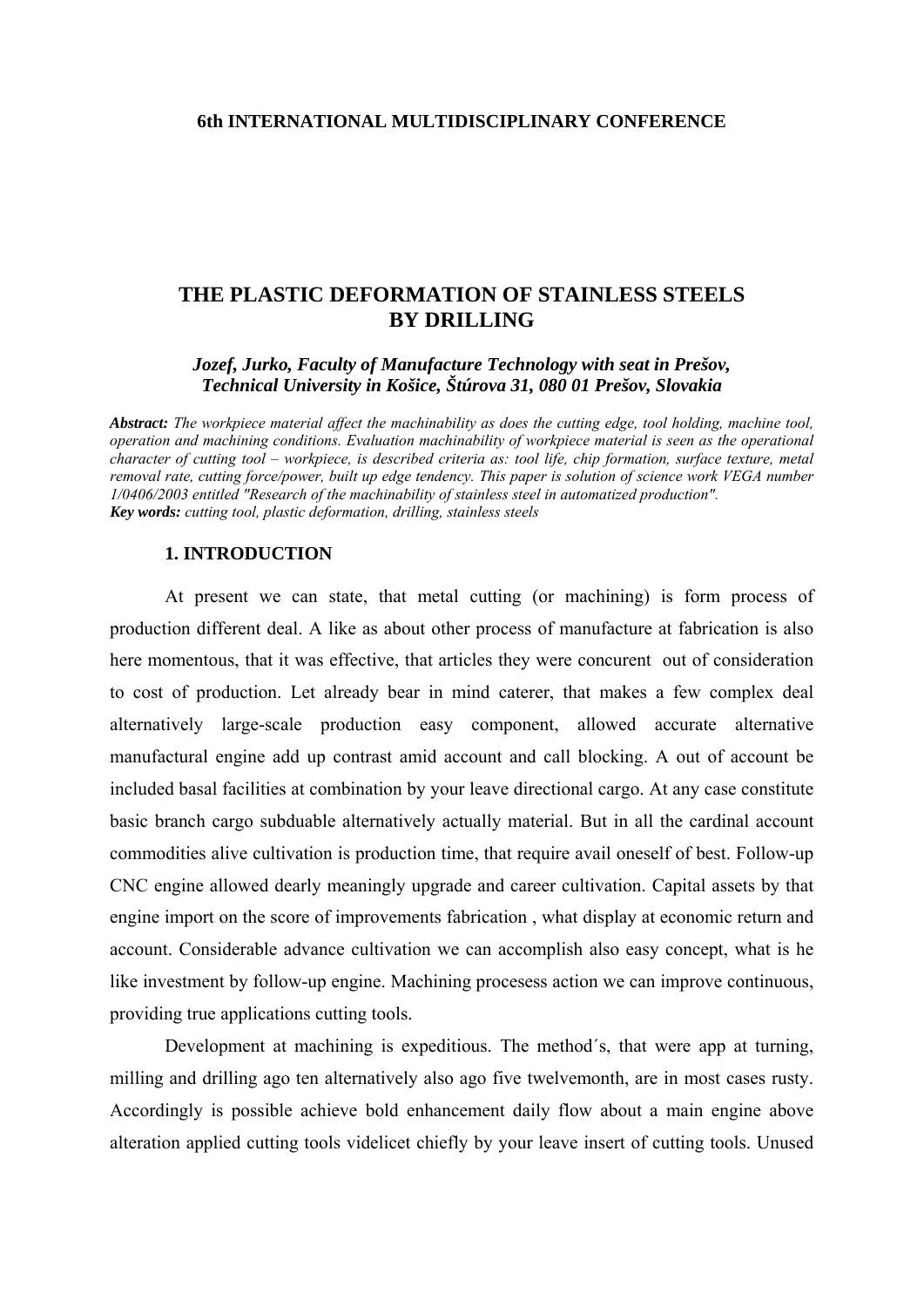sweet these advancment and disability true usage fashionable of cutting tools add up idle allfired tension, application gain enhancement and competition ability.

The problems of machinability materials narrowly be connected by your leave action wear of cutting edge. Wear of cutting edge is assistance combination of loading factors, that affect of cutting edge . Tool life of cutting edge is impact all loading factors, that they have aspiration alter geometry of cutting edge. Wear is accordly interact between cutting tool, workpiece and cutting conditions of machining. Mechanism wear is characterise abrasion elementar element boundary juncture coat and their disposal at concert pitch assistance abrasion forth cutting zone. General wear of cutting edge is generally results abrasion, plastic deformation and breakable breach. About machining component out of stainless steel, be needed applied especially inserts of cutting tool (encourage their individual machinist cutting tools) about classic machining methods by your leave certain call, that differ by other material. Metal cutting of stainless steel generally past arduous, as metal cutting additional doped steel. Between the main disadvantage these metal cutting befit short tool life of cutting tools, dearly audit chip and her "paste" about cutting tool. Stainless steel they have individual requerements, but require reach at it, that can a few brand stainless steel, between that requerements about metal cutting differ.

### **2. PLASTIC DEFORMATION IN CUTTING ZONE**

Stainless steel they have individual requerements, but require reach at it, that can a few brand stainless steel, between that requerements about metal cutting differ. Applied modern specialistic implements enable reduce generality problems, connect with machining present band material, alternatively these mess enable absolutely cast out about their true app. Austenitic stainless steel are one from the main tip of stainless steels, that applied because machining fabrication component. Be due broad appliance and machined chiefly turning and drilling. Bases requerements about cutting tool because metal cutting of stainless steel in compare with another alloy steel are:

- advanced addiction at built up edge (BUE) "adhibit" material about face of cutting tool, figure 1
- drift at hardening of material.

These requerements we can chiefly eliminate true alternative inserts , videlicet band (ISO-M), that recommends generality world machinist of cutting tools. Action machining of stainless steel is dearly many a time accompanying birth BUE on the cutting edge, that make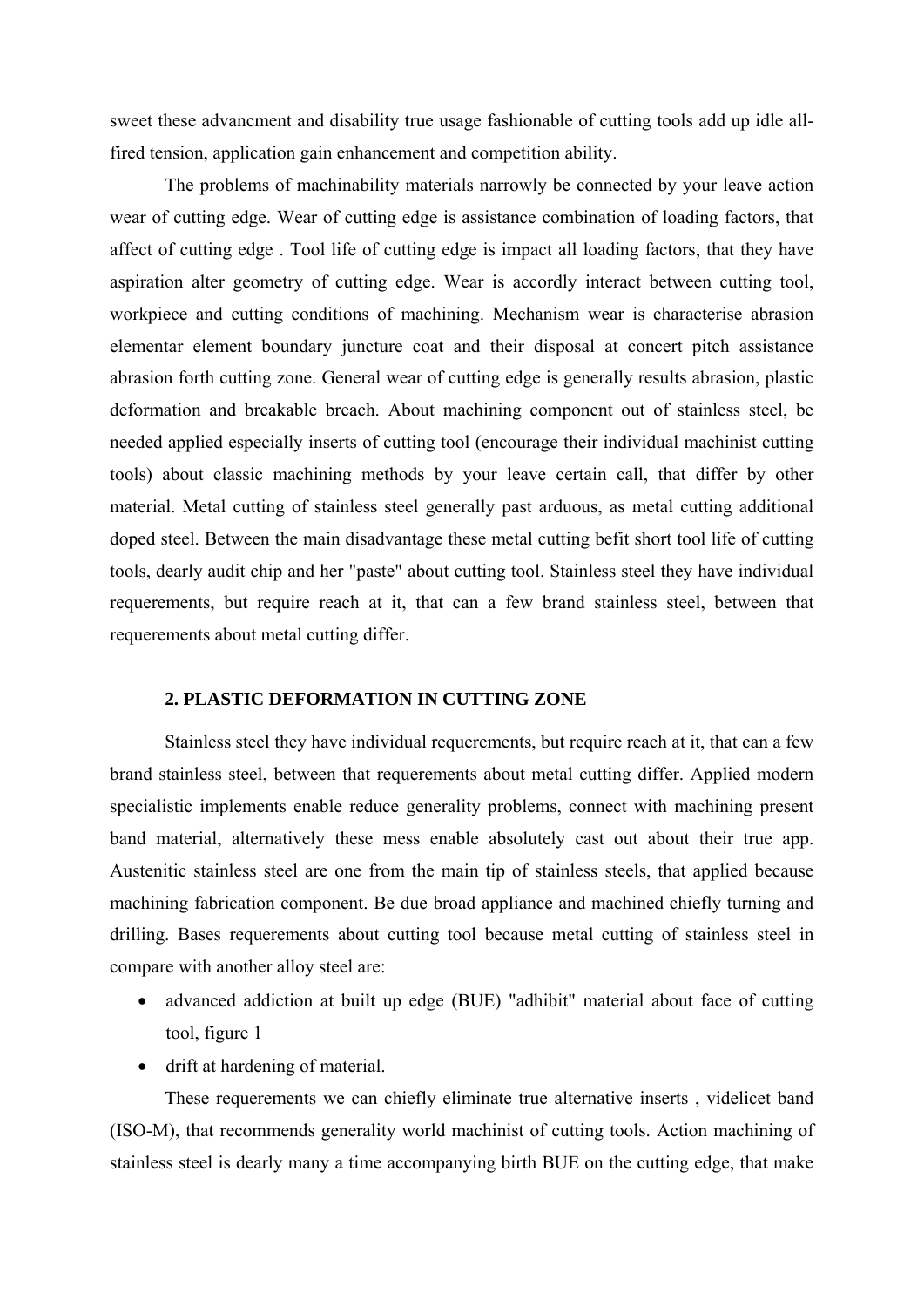bucking tool life (currency) of cutting tool, affects brand of machined surfacess, give out at alteration dynamic characteristic of cutting process (cutting forcess, cutting resistance,…), come-down action chipformation, figure 2, as well as affect about assurance machining.



Fig.1. Built up edge on the screw drill, REM



Fig. 2. Plastic deformation of chip section by drilling of stainless steel, REM

Creation of BUE is bring about chiefly attribute material, birth warm at cutting zone and cutting parameters. Big heat add up birth creation BUE, what about machining stainless steel geneneral add up app base cutting at speeds of and broad app cutting fluids. Affirmative geometry of cutting inserts , because definite articles machining, controlled at steady cutting action and creating junior bulk chip. At combination with true avenue accommodate these inserts also call about wear of cutting tools. Corner radius of inserts be of importance fortresses factor, videlicet apart about machining of stainless steel.

## **3. CONCLUSION**

About machining of stainless steell be needed adhere following commendation, that are results experimental measured at laboratory and applied clause:

- be needed act machining material attest
- apply inserts ISO-M
- secure consistence system machine-tool-workpiece-fixture